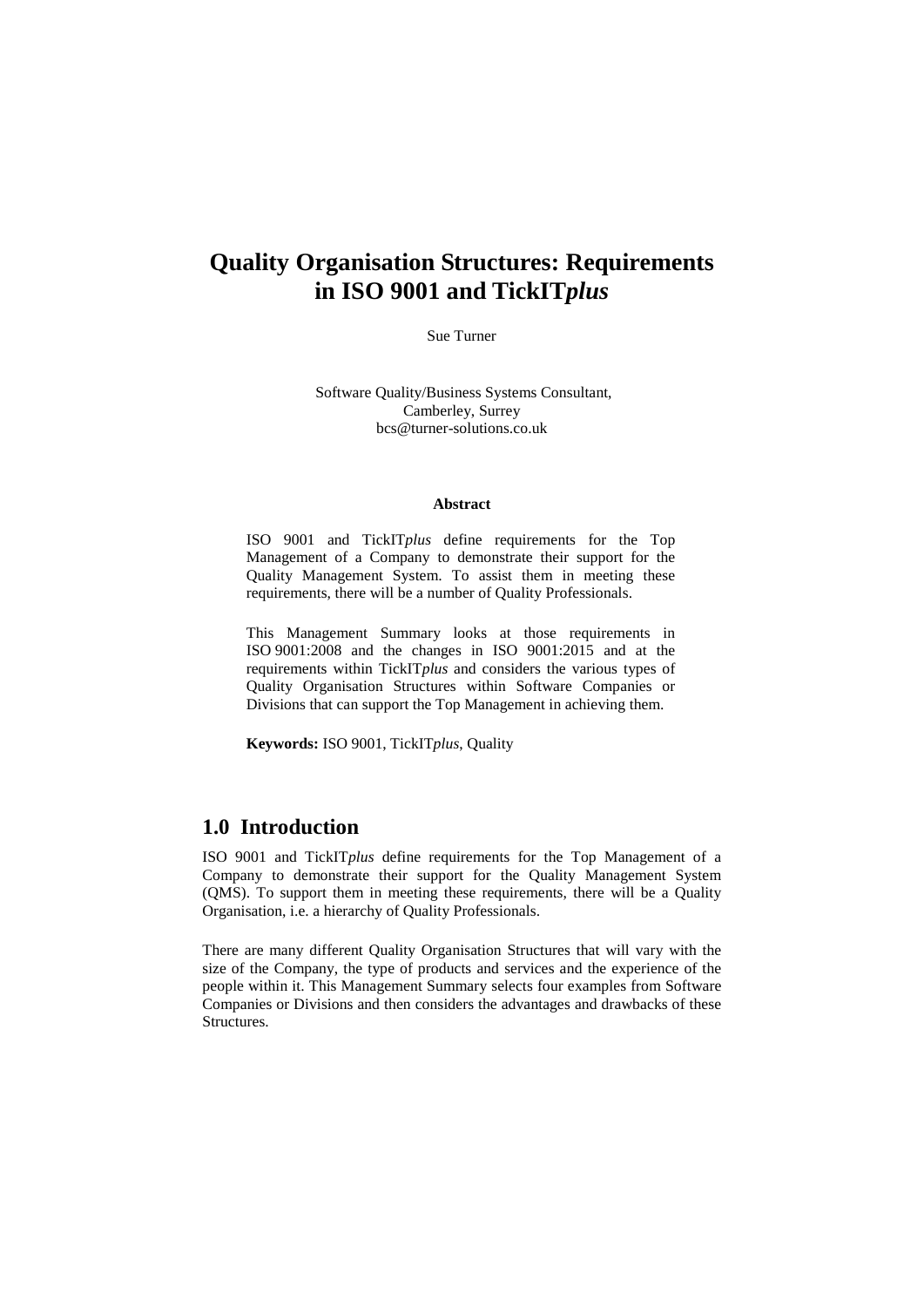### **2.0 The Standards**

ISO 9001 is the International Standard for the requirements for Quality Management Systems. ISO 9001:2008 was the current standard until late in 2015, when the new version (ISO 9001:2015) was introduced, though the former will remain valid until 2018 to allow Companies with existing Certifications time to migrate to the new Standard.

TickIT*plus* is a Scheme to enable Companies that produce software products and/or provide IT services to gain Certification to ISO 9001 and other IT-related Management Standards. Currently it is cross referenced to ISO 9001:2008, but a new version against ISO 9001:2015 will be available in early 2016.

#### **2.1 ISO 9001:2008**

ISO 9001:2008 [1], clause 5 is entitled 'Management responsibility' and contains six sub-clauses:

- Management commitment
- Customer Focus
- Quality Policy
- Planning
- Responsibility, Authority and Communication
- Management Review.

Management commitment requires Top Management to provide evidence of its commitment to the development and implementation of the QMS and to continually improve its effectiveness by communicating to the organisation the importance of meeting all requirements (customer, statutory and regulatory). Top Management must also put in place a Quality Policy and Quality Objectives, provide resources and hold Management Reviews.

Customer Focus requires them to ensure that the Customer is satisfied by determining their requirements and meeting them.

The Quality Policy sub-clause defines that the Quality Policy should be appropriate to the organisation and should commit the organisation to complying with requirements and to continually improving the effectiveness of the QMS. The Quality Policy should also provide the structure for the Quality Objectives so that they can be defined and reviewed.

Planning defines the requirements for the Quality Objectives to ensure they are measurable and consistent with the Quality Policy. It also requires that the QMS is planned and that changes to it maintain its integrity.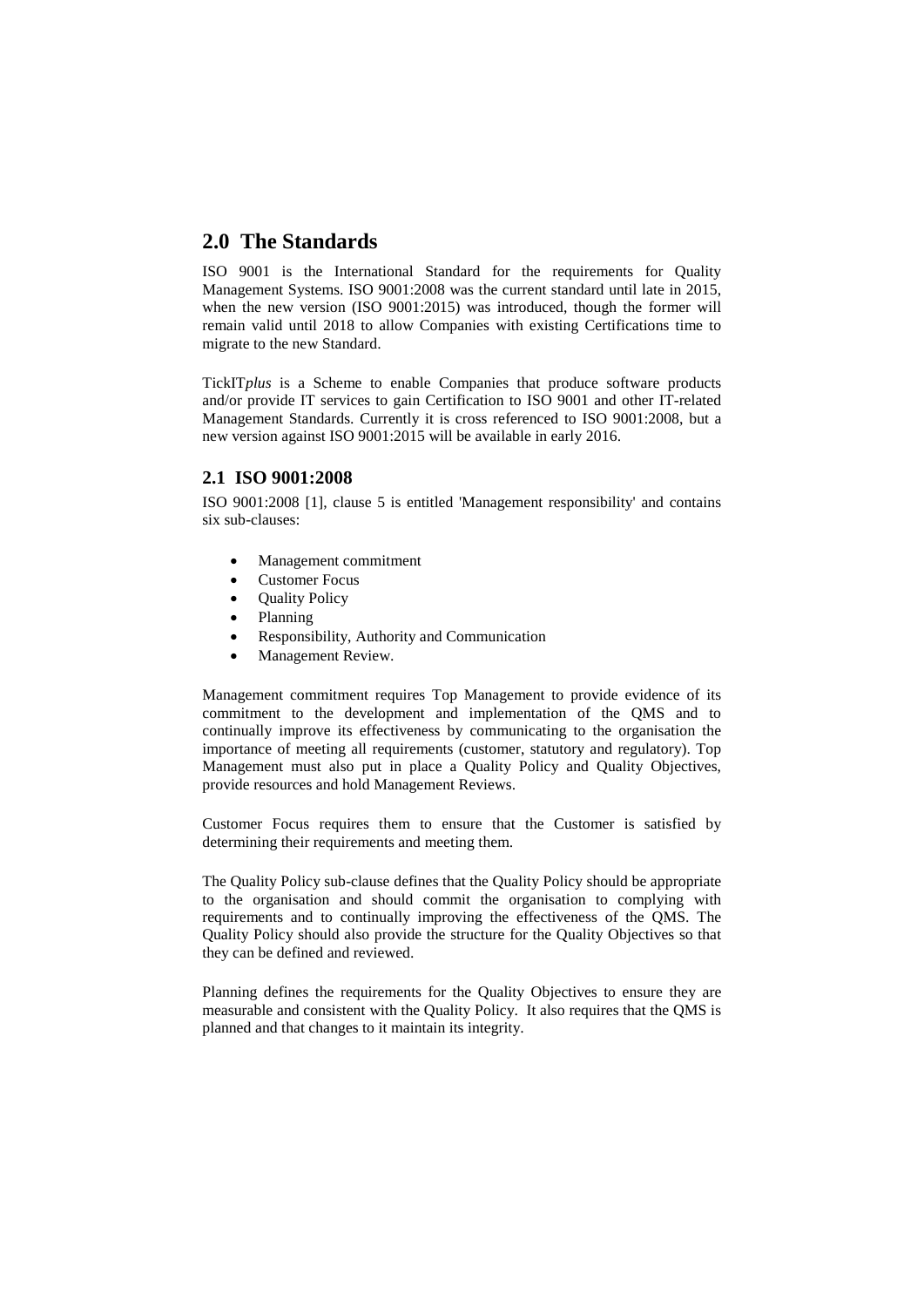The sub-clause on Responsibility, Authority and Communication requires Top Management to define responsibilities and authorities. They also have to appoint a Management Representative with the responsibility and authority for the QMS, who reports to them on its performance and any need for improvement. The person usually selected as the Management Representative is the Quality Manager responsible for Process and Compliance, whatever their level in the organisation (see later sections for an explanation of the role and the hierarchy).

The final sub-clause is the Management Review where the suitability, adequacy and effectiveness of the QMS are reviewed on a regular basis.

#### **2.2. ISO 9001:2015**

ISO 9001 went through a massive change in 2015 with the introduction of a new version. ISO 9001:2015 [2] has been written to meet Annex SL [3], which has been and will be used for all ISO Management System Standards to give them the same look and feel. Most clauses are common to all the ISO Management System Standards and only clause 8 (Operation) will differ substantially between the different standards.

ISO 9001:2015, clause 5 uses the term 'Leadership' instead of 'Management responsibility'. This change is to ensure that the Top Management are actively involved in the QMS rather than just ensuring that the activities happen [4].

There are three sub-clauses:

- Leadership and commitment
- **Policy**
- Organizational roles, responsibilities and authorities.

The sub-clause on Leadership and Commitment has a list of activities that the Top Management must do to demonstrate their leadership and commitment to the QMS. These include taking accountability for the effectiveness of the QMS and promoting the use of a process-based approach, risk-based thinking and improvement. They have to communicate the importance of effective quality management and of conforming to the QMS requirements.

As previously Top Management have to set up the Quality Policy and Objectives, but they must also ensure that the Objectives meet not just the Quality Policy but also the strategic direction of the Company.

Top Management are responsible for resources for the QMS being available and must also support the persons contributing to the effectiveness of the QMS. The QMS requirements must be integrated into the company's business processes and the QMS must achieve its intended results.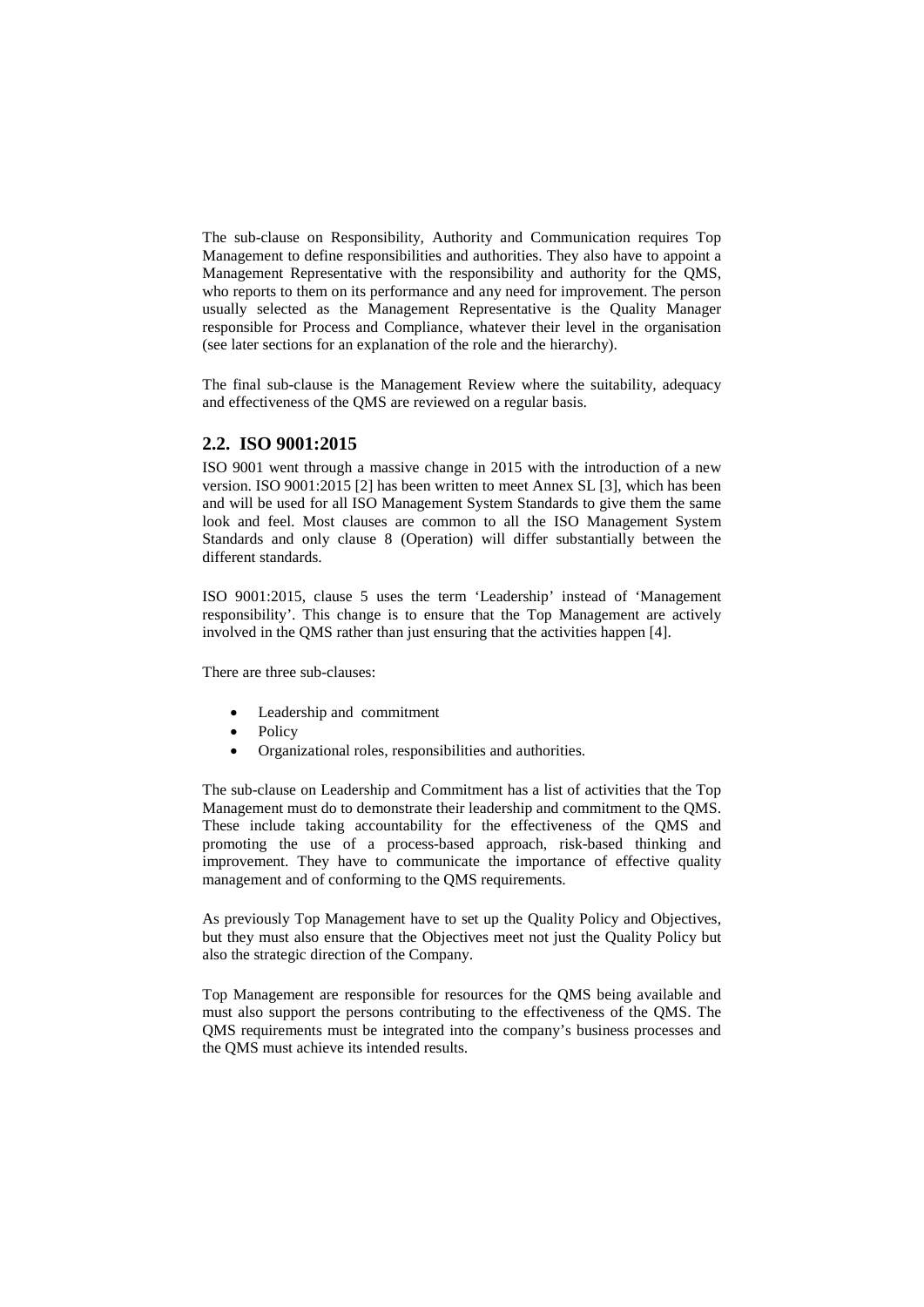This sub-clause also encompasses the demonstration of leadership and commitment to the Customer. It goes beyond the ISO 9001:2008 requirement of determining customer requirements and ensuring customer satisfaction, to include considering the risk and opportunities that can affect the products and services and hence customer satisfaction.

The Policy sub-clause is similar to that of ISO 9001:2008 and reiterates the relevant parts of the Leadership and Commitment section.

Organisational roles, responsibilities and authorities does not include the appointment of a Management Representative, but requires Top Management to assign the responsibility and authority for compliance to this Standard, reporting on performance of the QMS and of opportunities for improvement to Top Management and ensuring the integrity of the QMS when changes are made. While the assignee could be the erstwhile Management Representative, the division of responsibilities has changed, notably with the responsibility for establishing, implementing and maintaining the QMS being with Top Management.

The chief change between these two versions of the Standard should be the improved support that should be available to the Quality Professionals from Top Management. It will also make the Top Management visible to the external Assessors, where previously only the Management Representative would have been seen.

#### **2.3. TickIT***plus*

TickIT*plus* [5,6] does not use clauses, but has a set of 40 Base Processes, from which a subset is selected to be met depending upon the type of Products and Services the Company provides and the Management System standard to which the Company requires Certification. A case study of how a small software Company selected the TickIT*plus* Base Processes can be found in TickIT*plus* and the revitalisation of a Management System [7].

The Base Process 'ORG.3 Corporate Management and Legal' covers the requirements for Top Management. It comprises five Base Practices:

- BP.1 Identify Business Needs and Objectives
- BP.2 Establish Business Plan
- BP.3 Establish the Management Framework
- BP.4 Manage the Organization
- BP.5 Manage Business Performance.

TickIT*plus* requires the Business Needs and Objectives to be identified and stated in a Business Plan and a Management Framework to be established. The latter includes the 'soft' side of the Company, including culture, ethos, ethics, social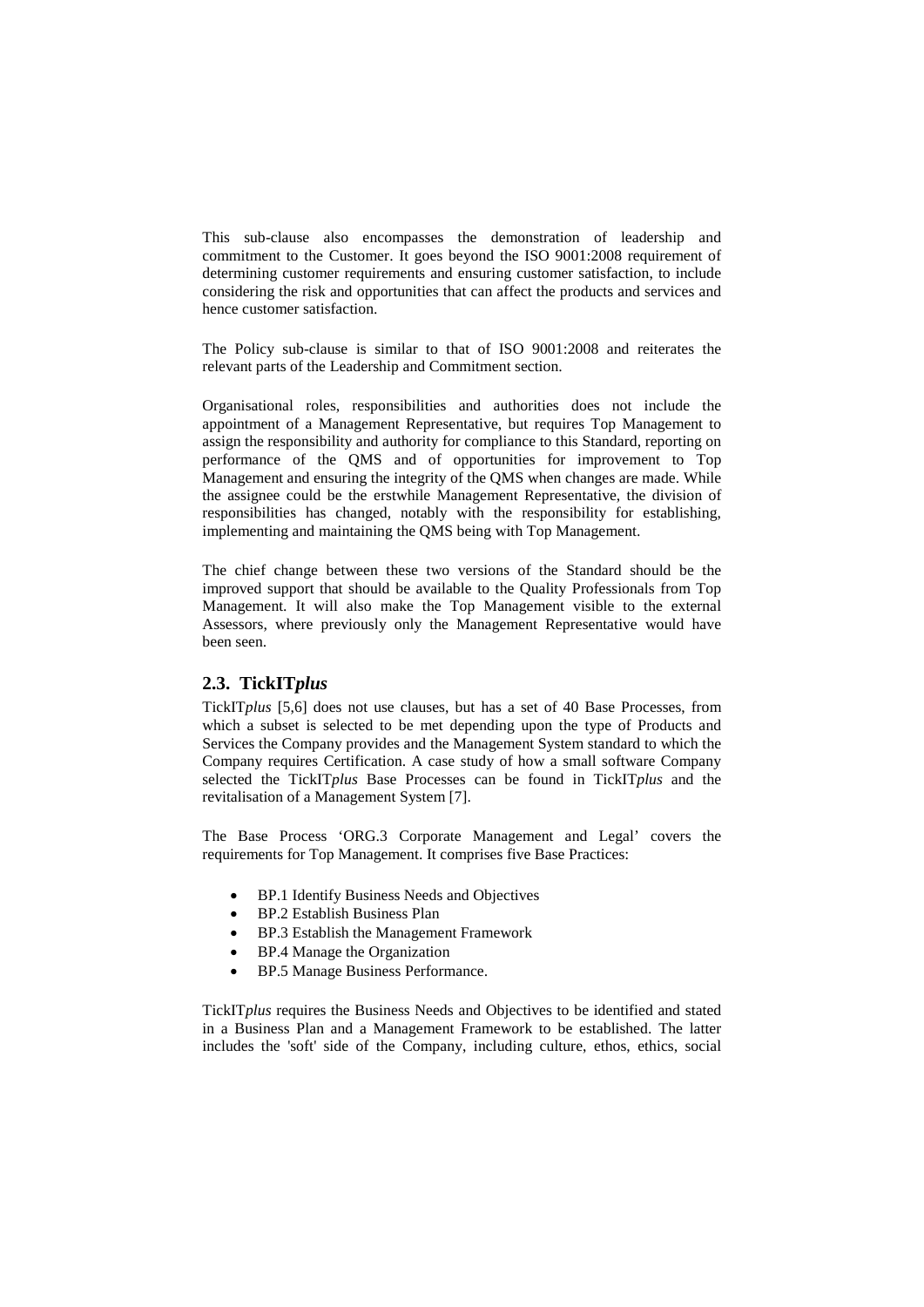responsibility as well as the QMS. TickIT*plus* expects these to be done by 'the Organisation'; ISO 9001 assumes they are already in place.

Top Management are mentioned in BP.4 where they ensure that all the financial, material and human resources are available to meet the requirements of the Business Plan and that activities are undertaken in accordance with the Integrated Management System (IMS) (TickIT*plus* uses this term as there may be more than one certified Management System, e.g. Quality (ISO 9001), IT Service Management (ISO 20000), etc.).

In BP.5, again Top Management have a requirement to monitor the performance of the Management Framework and the effectiveness of the IMS and to plan actions where performance or effectiveness is inadequate.

### **3.0 Top Management**

But what is Top Management?

Top Management will be the top of the Organisation that has or wants the ISO 9001 and/or TickIT*plus* certification whether at a small company, division of a larger company or the UK level of a multinational company.

Top Management will have a Board and there will be some representation for Quality. This may be where the (single) Quality Manager sits on the Board, through to a Quality Director on the Board, who has several Quality Managers reporting to him. Some Companies have the Quality Manager(s) reporting to the Board through a non-Quality function, for example, via Finance or Operations.

### **4.0 Quality Organisations**

Quality Organisations within Software Companies and Divisions are generally tasked in three main areas:

- Process and Compliance
- Auditing
- Support

Process and Compliance is about maintaining the QMS processes and ensuring the compliance to the International Standards and Schemes. Those involved in Process and Compliance now have more of a co-ordinating role as the responsibility for the QMS processes has usually been delegated to the relevant parts of the Company.

Auditing can be at a QMS level, i.e. one or more processes against one or more projects or products, at a Project Level – all processes on a single project – or on the basis of Business Risk (part of a process against several projects).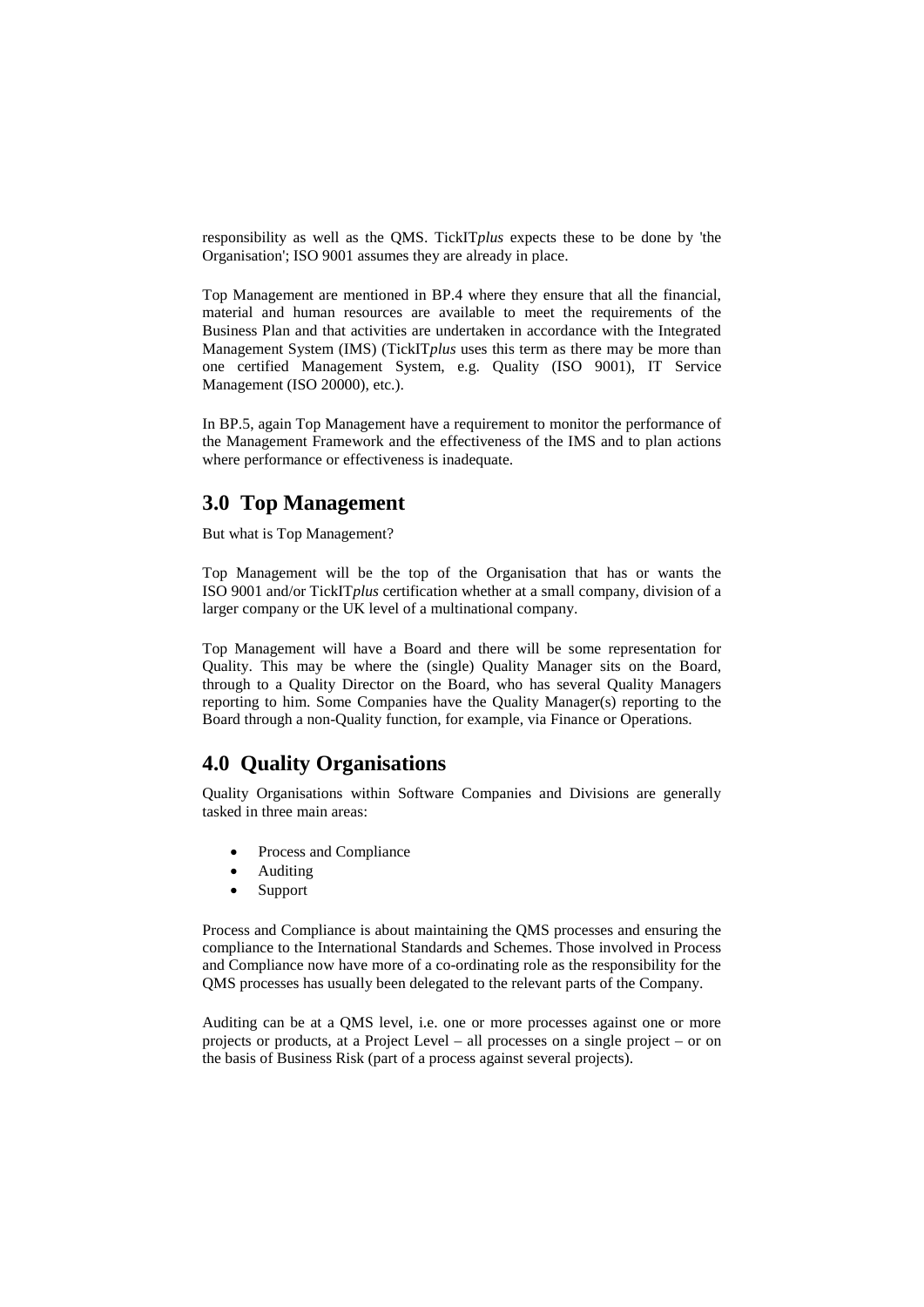Support can vary from advice for a development project to attendance at the formal testing of the product.

Depending on the size or complexity of the Company, these tasks may be divided across the Company in many ways. Here I have selected four variants.

A small company may have a single Quality Team consisting of a Quality Manager and a number of Quality Engineers. They are responsible for the Processes and Compliance to the Certification Standards. They perform QMS level, project and Business Risk audits. The team provides advice and guidance to the projects when required, but does not assign individuals to specific projects. The Quality Manager reports directly to the Board or through another function.

An Autonomous division of a large company may have its own QMS and its own ISO 9001 and TickIT*plus* Certifications. It may have a team for Process and Compliance, who also perform the QMS level Audits. The team consists of a Quality Manager (Process and Compliance), Process Quality Engineers and Auditors. With a small number of large projects, and a sufficient number of Quality Engineers, the latter can be embedded in Projects and also be responsible for auditing their own projects. The Process and Compliance Manager may report to the Overall Quality Manager; these Project Quality Engineers may report direct to the Overall Quality Manager, or to a Quality Manager (Projects) or perhaps to the Operations Manager.

A Large Company may decide to have a UK wide QMS and ISO 9001 Certification and thus have the Process and Compliance Team at the UK level. They would also be responsible for the audits against the QMS, sampling projects across all divisions. Medium-sized divisions of such a Company with large projects and many Quality Engineers may embed them within the projects, have them audit their own projects and perform Business Risk audits against other projects. A small division of the company may have many small projects and decide to maintain a Central Quality Team to service all projects and to perform project and Business Risk audits. In both cases, the Process and Compliance Manager is likely to report to the Quality Director, owing to the greater responsibility from the large QMS. The Divisions will have their own Quality Managers who would report to their Division's Top Management and also through the Company's Quality Management hierarchy.

Each of the tasks listed above can be considered in the context of these variants. There are also other areas to consider, which may differ – funding of the Quality Organisation, the role of the Quality Manager and recruitment into the Quality Organisation.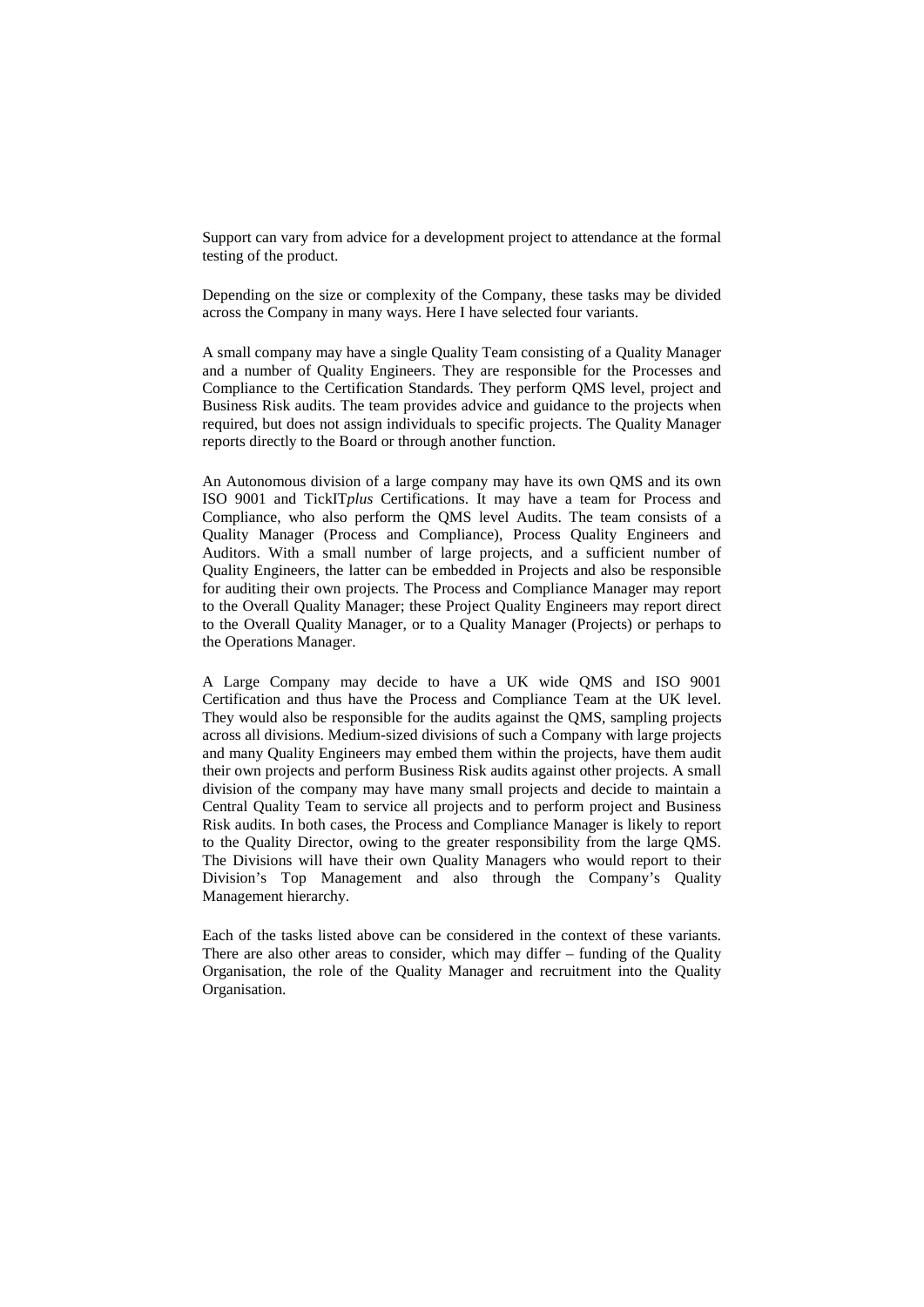#### **4.1 Process and Compliance**

Having the QMS and the Process and Compliance teams locally means that the processes in the QMS are more likely to reflect the actual practices of the projects and any changes (from audit findings and improvement suggestions) can be made quickly. The Local Certification would be unaffected by problems in other Divisions.

On the other hand, having a company-wide QMS means that when someone moves from one Division to another they do not need to learn a new set of processes. With a large QMS and having the Process and Compliance Team remote from most of the Divisions means that the changes happen slower and have to be agreed by more people. For a Large Company with a diverse Company profile, e.g. from large hardware manufacturers down to small software producers, the one size QMS may not fit all the Divisions and will require tailoring of the QMS, which will also need to be managed. The UK-wide Certification will reduce the overall costs with the Certification body, but may spread out the period of the assessment.

#### **4.2 Auditing**

While the QMS Audits will be performed by the Process and Compliance Team, local or remote, the project and business risk audits will be done at a local level. The auditors in a Central Quality Team may be considered as more independent and will be more able to compare the practices of different projects.

Where project audits are conducted by the Project Quality Engineers on their own projects, there can be an advantage as they are more familiar with the processes as performed by the project and any changes suggested are more likely to be accepted by the project. In contrast, raising non-conformances may be difficult as it would reveal failures to people outside the project.

### **4.3 Support**

The Quality Engineers in the Central Quality Team may be available to any project that requests assistance or may be allocated a number of projects, but they would sit together, usually with or near the Quality Manager, rather than be located within any project. The benefits are that the team can collectively find solutions to problems that Quality Engineers assigned to projects would not be aware of. They can assist in suggesting improvements with the Quality Manager that can be offered to the Division or the Company.

Project Quality Engineers will gain a greater understanding of the needs of, and planning, within the project. They may, though, face pressure from the project to do work which is outside the Quality remit - they are seen as another pair of hands rather than a resource with a specific role. They may also face resentment from the project when they have to do work outside the project, e.g. support to their other projects or performing Business Risk audits.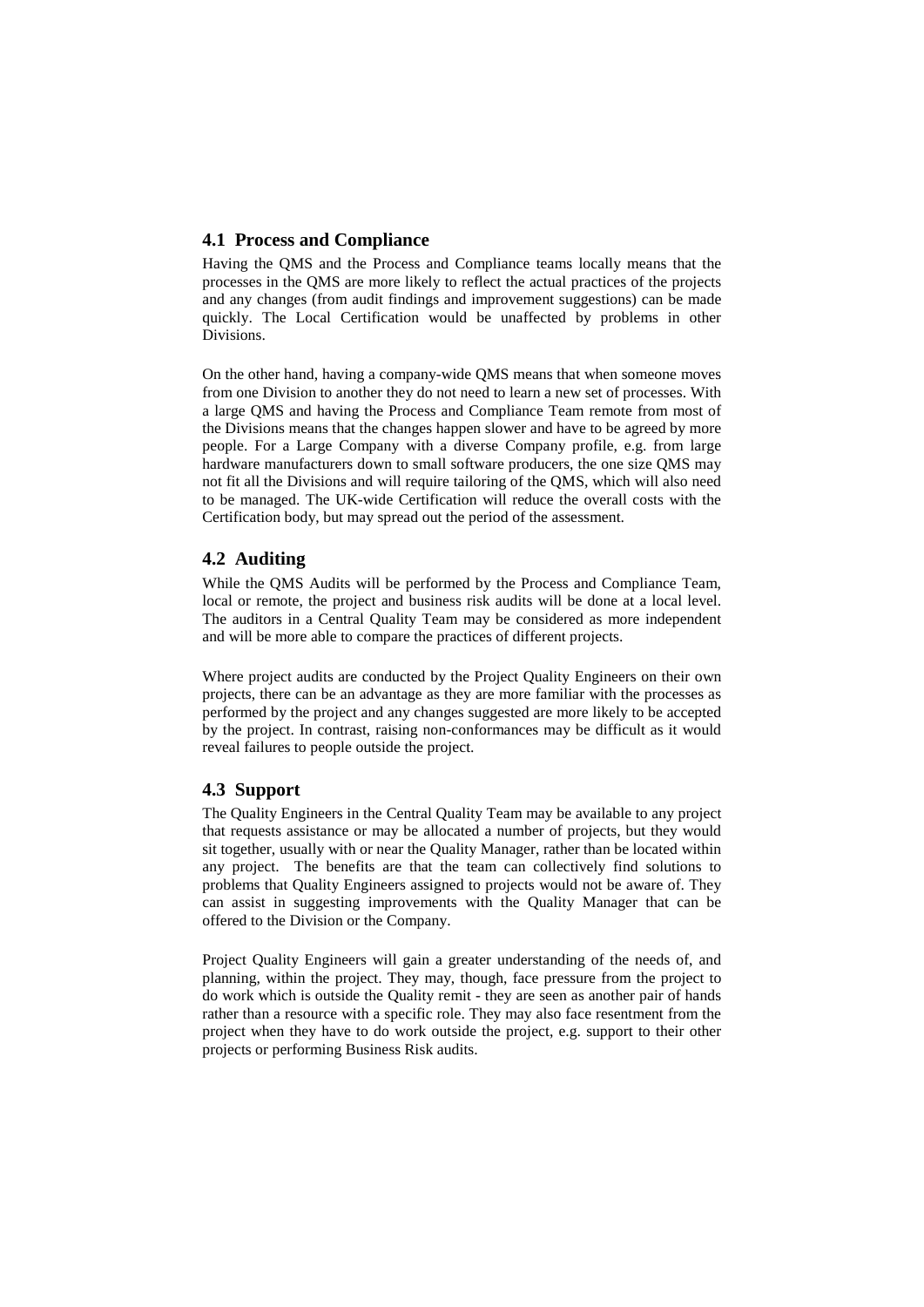#### **4.4 Funding**

Process and Compliance teams will usually be funded from a central budget or from overheads, but Project Quality Engineers will be funded by their projects.

A Central Quality Team may be funded from the Central Budget/overheads which makes them free as far as the project is concerned, so are more likely to be consulted. Alternatively they may be funded by projects when they ask for support but that means that projects may be reluctant to ask if there is little money left in the budget. Projects may also be only willing to pay for what is of value to them and not everything that the Quality Team or Quality Engineers believe they need, e.g. audits, checking delivery paperwork.

#### **4.5 Role of the Quality Manager**

In all the variants, the Quality Manager will communicate the Company's Quality Policy and Objectives and Business Strategy down to his Quality Engineers. In the small company and the autonomous division, the Quality Manager may have been involved in the setting of the Quality Policy and Objectives. In the Large Company, the decisions will have been made at a higher level.

With a Central Quality Team, the Quality Manager is more involved with the team, sorting any resource issues, including conflicting project requirements and providing an escalation path to the Senior and Top Management in the Company.

Project Quality Engineers may have less interaction with their Quality Manager on a day-to-day basis and more planning will be required if additional resources are required for the project. They may need more support if the demands by the project become excessive.

#### **4.6 Recruitment**

The Quality Organisation Structure is affected by the knowledge and experience of its Quality Managers and Quality Engineers. Their recruitment and retention can be difficult. In small companies with a single Quality Manager, the vacancy may only occur on the Manager's retirement; in larger companies, promotion may require a sideways movement into a related Quality discipline.

However there is also the possibility that a non-Quality Professional is chosen for the Senior Quality Management position, rather than a Quality professional. This could be because of a desire to give Senior Managers a broader view across the business or because the Quality Professionals are seen as closer to the Product than the Business. The non-Quality Professionals often have a greater knowledge of the Business processes, but they may not appreciate the usefulness to the Company of the accumulated knowledge of their Quality staff.